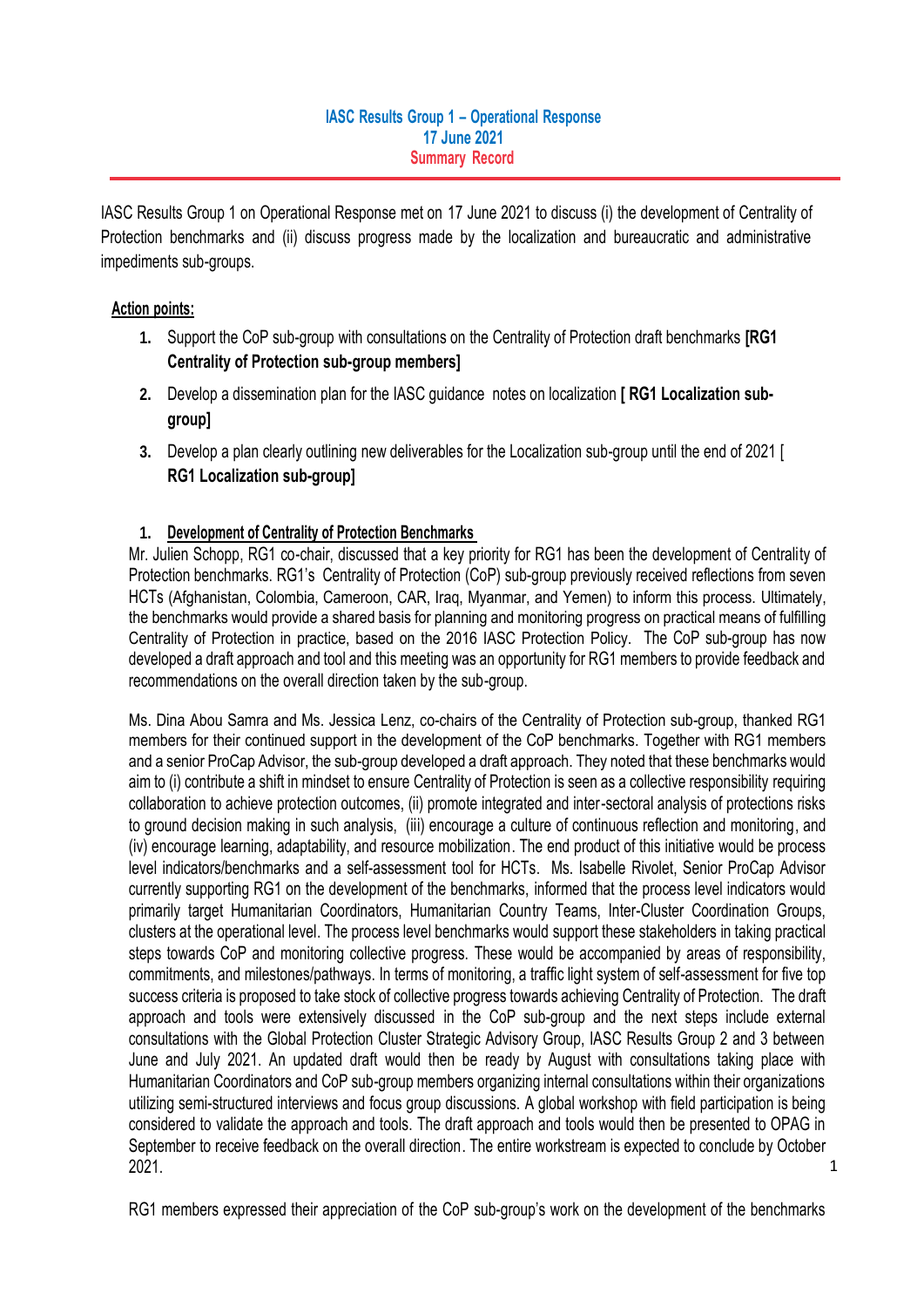including the consultative process and results-based approach being promoted. Some members inquired about plans to socialize the approach and tool once they are endorsed and whether the tool will hold HCT as a structure or individual agencies to account. CoP sub-group co-chairs informed that following consultations, the draft approach and tool would be shared with OPAG for review and endorsement. Once endorsed, they would be field-tested to explore their relevance, application and consider potential adjustments based on experiences and challenges faced during field testing. Potential support to humanitarian operations utilizing the approach and tools would be considered particularly as the tools would need to be contextualized if they are to succeed. In terms of accountability, the tool foresees a dual role for the HCT with HCT members expected to utilize the approach for their individual agencies while also collectively advocating and using it for the HCT as a structure.

### **2. Progress Updates on Localization and Bureaucratic and Administrative Impediments**

Mr. Andrew Wyllie, RG1 co-chair, informed RG1 members that both the Localization and Bureaucratic and Administrative Impediments have made significant progress on their key priorities. Mr. Wyllie noted that both subgroups presented their work to OPAG in March 2021 with OPAG expressing strong appreciation and support for RG1's work.

Ms. Stella Ogunlade and Ms. Nimo Hassan, co-chairs of the Localizaiton sub-group, provided an update on priorities made. Ms. Ogunlade noted that the guidance note on localization in coordination was near final and ready for OPAG endorsement. The delay was due to some partners wishing to submit feedback past the deadline and this was accommodated in the spririt of collaboration. Further, the framework for engagement between local authorities and humanitarian actors was under OPAG review with feedback expected by 25 June. Given that these two guidance notes were the primary outputs for the sub-group, the sub-group would now work on a dissemination plan and socialize them through various activities including briefings. Ms. Dulmar Farah informed that the sub-group recently concluded the selection of eight local NGOs to participate in its activities following a methodical process. The subgroup is planning to organize induction meetings for new members on 28 June. Finally, Ms. Nimo Hassan suggested the sub-group should continue its work until the end of 2021. She noted that while these outputs were concluded, the broader objectives of localization were yet to be achieved, and it was important to signal to the humanitarian community that the IASC will continue to advocate for localization. Likewise, as eight new local NGOs were recently added to the ranks of the sub-group, they needed to have an opportunity to contribute to RG1's work.

Participants expressed appreciation of the localization sub-group's work and inquired about complementarity between RG1's work on localization and the Grand Bargain's work on localization. There was agreement that the discussions at the Grand Bargain were recent and there was a need to get the full read-out and digest recommendations. Nevertheless, complementarity between RG1's work and the Grand Bargain was key to push the localization agenda. Members suggested that the localization sub-group should develop a clear plan outlining key activities until the end of 2021 and present these in the next RG1 meeting. Finally, there were suggestions to ensure dissemination plans consider all constituencies including children and youth.

2 types and impacts of these impediments and then be complemented by a propositional strategy to deal with these Mr. Jeremy Wellard and Ms. Kathryn Striffolino, co-chairs of the Bureaucratic and Administrative Impediments subgroup, presented an update on the sub-group's progress. They thanked sub-group members for their continued support. They noted that the sub-group recently completed three case studies in Afghanistan, Nigeria and Venezuela which was made possible thanks to more than 140 contributors inputting into the surveys. The sub-group recently synthesized the findings from these countries and drafted a template for country case study reports to ensure all three case studies follow the same format and respect political sensitivities. Against this backdrop, the sub-group was planning to share draft case studies with country teams to hear their feedback and ensure the findings present an accurate and useful picture of the impediments faced at the country level. The sub-group was currently considering whether to present the case studies as they are and/or whether to simply use relevant information and analysis for the development of normative guidance and best practices that will be presented to OPAG later this year. The normative guidance would present a framework to address bureaucratic impediments outlining key drivers, impediments. The framework and strategy would then allow country teams to contextualize and develop locally owned solutions. The sub-group co-chairs noted the importance of developing dissemination plans well in advance